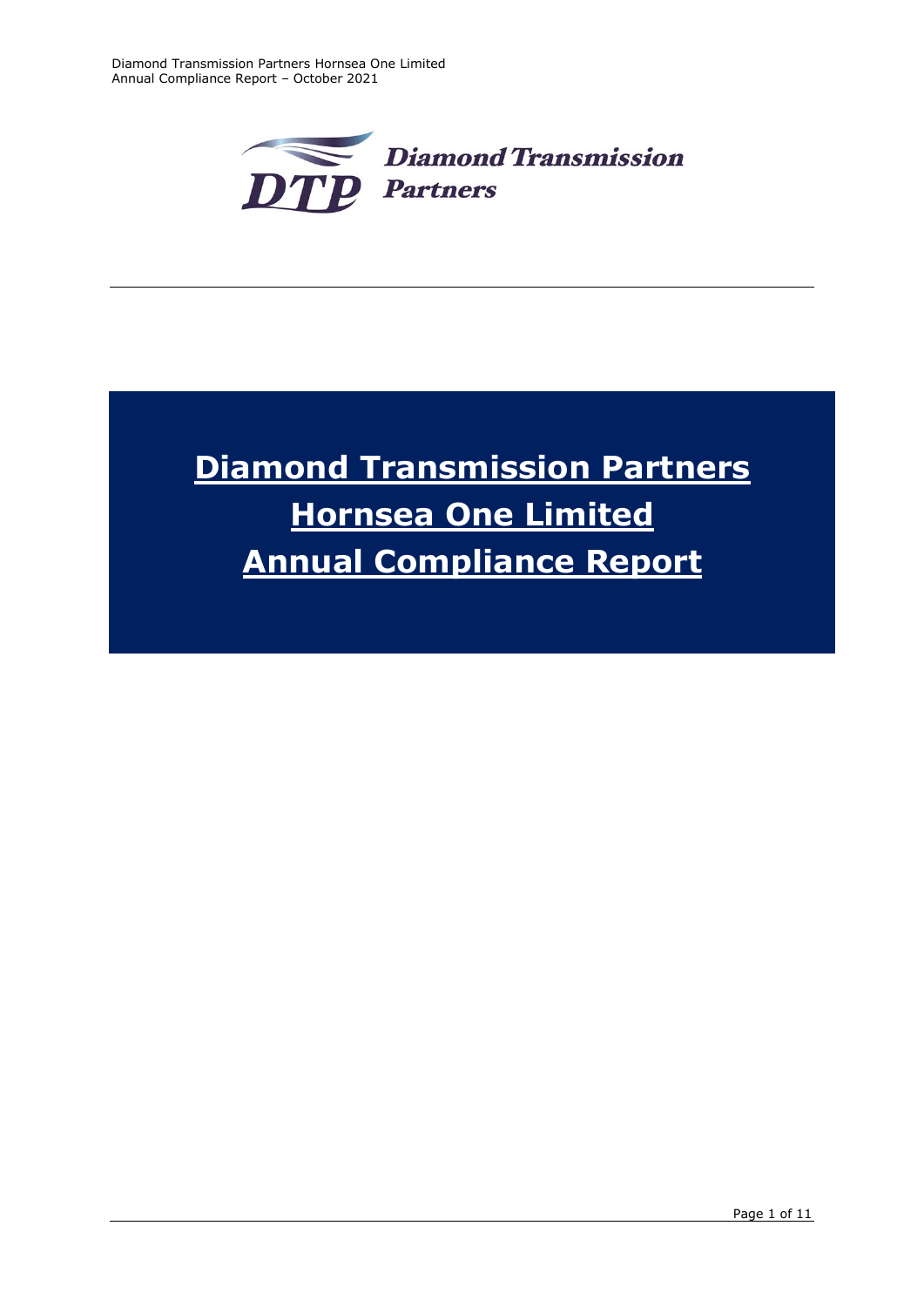# **Document History**

| <b>Issue</b> | <b>Date</b> | <b>Summary of Changes /</b><br><b>Reasons</b> | Author(s)     | <b>Approved</b><br><b>By</b><br>(Inc. Job<br>Title) |
|--------------|-------------|-----------------------------------------------|---------------|-----------------------------------------------------|
|              | 26/10/21    | New document                                  | T Gwatinyanya | <b>DTPH Board</b>                                   |
|              |             |                                               |               |                                                     |
|              |             |                                               |               |                                                     |

#### **TABLE OF CONTENTS**

| $\mathbf{2}$ |                                                                 |
|--------------|-----------------------------------------------------------------|
| 3            |                                                                 |
|              | 4 AMENDED STANDARD CONDITION E12-C1 (CONDUCT OF THE             |
|              | 5 AMENDED STANDARD CONDITION E12 - C2 (SEPARATION AND           |
|              | 6 AMENDED STANDARD CONDITION E12-C3 (RESTRICTION ON USE OF      |
|              | 7 STANDARD CONDITION E6 - PROHIBITION OF CROSS-SUBSIDIES7       |
|              | 8 STANDARD CONDITION E7 - RESTRICTION ON ACTIVITY AND RING      |
|              | 9 AMENDED STANDARD CONDITION E12-C4 - APPOINTMENT OF COMPLIANCE |
|              |                                                                 |
|              |                                                                 |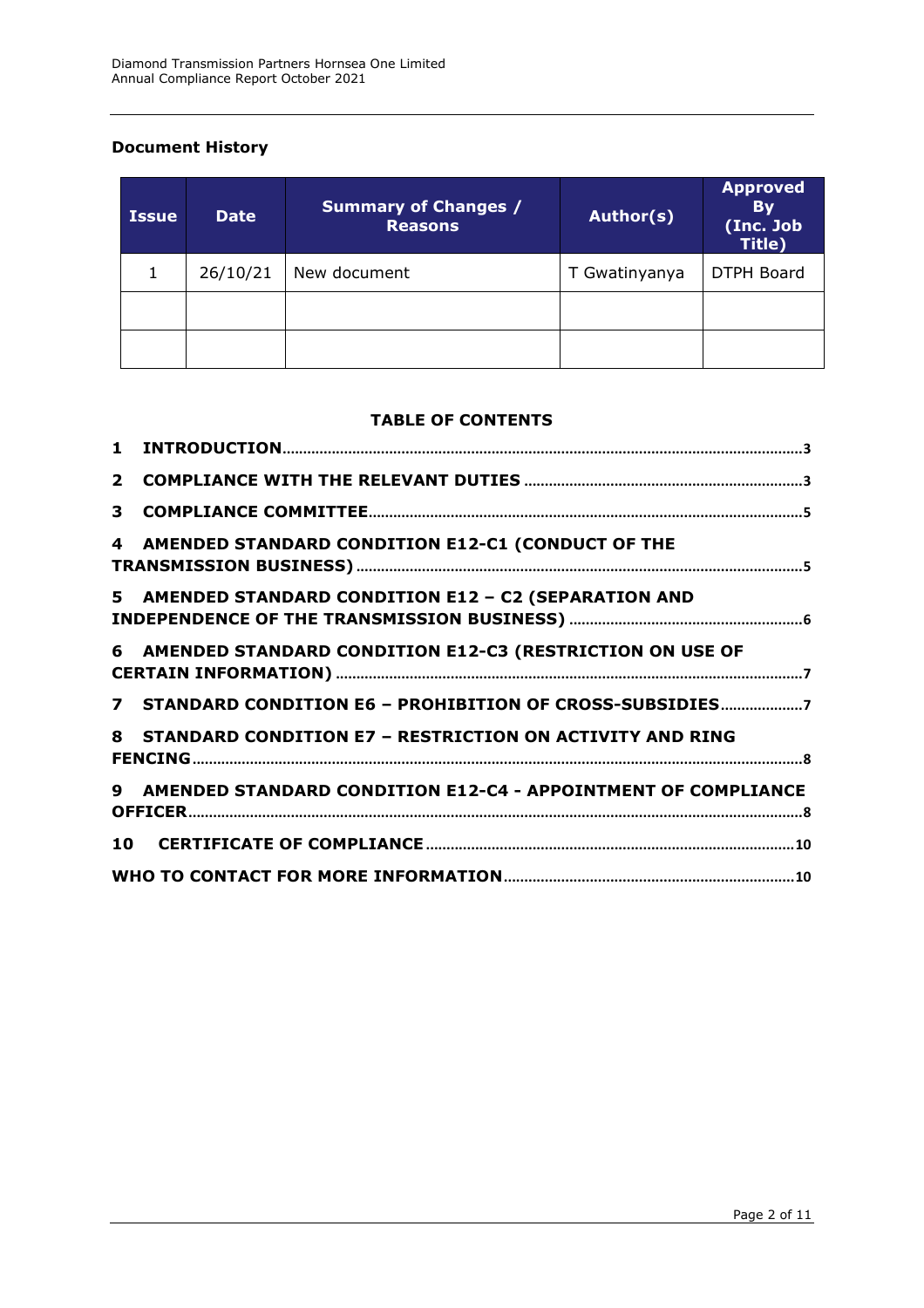## <span id="page-2-0"></span>**1 INTRODUCTION**

- 1.1 The Annual Compliance Report is prepared pursuant to Amended Standard Condition E12 – C4 (Appointment of compliance officer) of the Offshore Electricity Transmission Licence (the "**Licence**") as granted to Diamond Transmission Hornsea One Limited (the "**Licensee**") (registered in England with number 12006626) whose registered office is Mid City Place, 71 High Holborn, London, WC1V 6BA under section 6(1)(b) of the Electricity Act 1989.
- 1.2 The Licence was issued to the Licensee on 01 March 2021 and came into force on 02 March 2021, addresses:
	- a) compliance with the relevant duties (as defined below) during the period of this annual report being the period 03 March 2021 through to 26 October 2021 inclusive; and
- b) implementation of the practices, procedures and systems adopted in accordance with the "Separation and Independence of the Transmission Business Compliance Statement" or "the Statement" which was published by the Licensee on 30 March 2021 and the updated v2 approved by Ofgem on 10 October 2021. Draft v3 will be sent to Ofgem along with the Annual Compliance report which updates Chubu's generation interests.
- 1.3 The relevant duties of the Licensee require compliance with the following conditions of Licence granted to the Company on 01 March 2021:
	- standard condition E6 (Prohibition of Cross-subsidies);
	- standard condition E7 (Restriction on Activity and Financial Ring Fencing);
	- amended standard condition E12 C1 (Conduct of the Transmission Business);
	- amended standard condition E12 C2 (Separation and Independence of the Transmission Business);
	- amended standard condition E12 C3 (Restriction on use of certain information); and
	- amended standard condition E12 C4 (Appointment of compliance officer).
- 1.4 For the avoidance of doubt this compliance report relates solely to the Licensee's compliance with its relevant duties and business separation practices and references to any other compliance report included herein are provided for information purposes only.

#### <span id="page-2-1"></span>**2 COMPLIANCE WITH THE RELEVANT DUTIES**

2.1 Under the terms of the Licence, the Licensee is required to publish a compliance statement (the "**Statement**") that details how the Licensee intends to comply with its obligations under amended standard condition E12 – C2 of the Licence. The Statement was approved by the Licensee's Board and by the Authority on 19 October2021. The Statement has been published on the Diamond Transmission website and is available via the following link:

https://www.diamondtransmissionpartners.com/our-projects/hornsea-one

- 2.2 For the period 02 March 2021 through to 26 October 2021 inclusive, the Licensee held an offshore electricity transmission licence to operate an independent offshore electricity transmission system.
- 2.3 The Company is jointly owned by a consortium of independent investors being Corporation ("**MC**"), through its wholly owned subsidiaries Diamond Transmission Corporation Limited ("**DTC**") and Diamond Transmission UK Limited ("**DTUK**") owns 20% of the shares; Electric Power Co., Inc. (**"Chubu"**), through its wholly owned subsidiary Chubu Electric Power Company Netherlands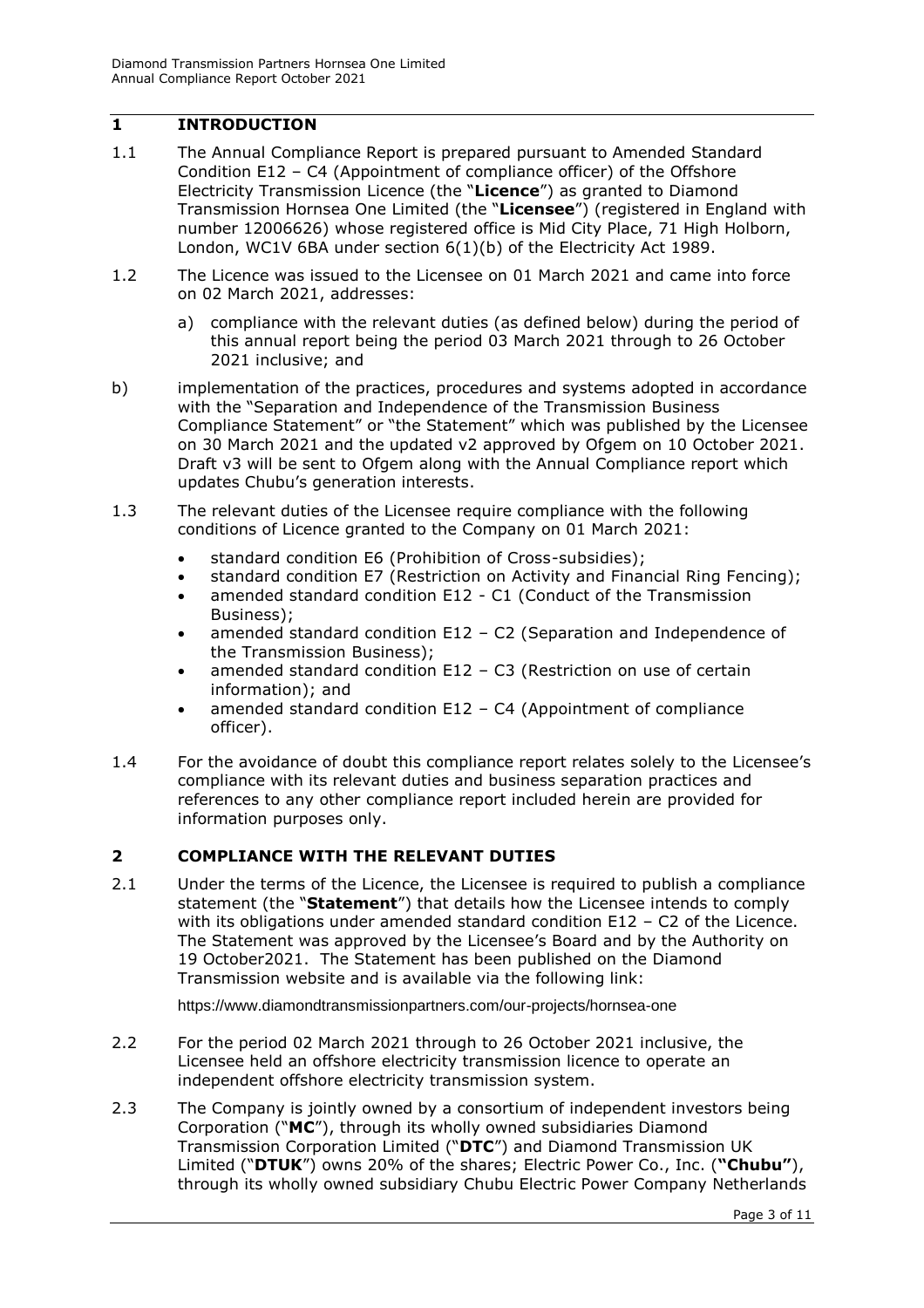B.V. (**"CEPCON"**) owns 49% of the shares; and Mitsubishi HC Capital Inc. (**"MHC"**), through its wholly owned subsidiary MHC Infrastructure UK Limited (**"MIUK"**) owns 31% of the shares.

- 2.4 MC wholly owns Diamond Generation Europe Limited ("**DGE**"). DGE has a 33.4% stake in the Moray Firth Offshore Wind Farm ("**MFOW**") which holds an electricity generation licence. MC also owns a 20% stake in the energy supply company OVO Energy ("**OVO**"). Finally, MC owns 80% of the shares in Eneco Groep N.V. ("**Eneco**"). Chubu has 50% equity interests in Jera Co., Inc. ("**JERA**"). JERA has a 24.95% stake in the Gunfleet Sands Offshore Wind Farm ("**GSOW**") which holds an electricity generation license. JERA also owns a 10.02% stake in Zenobe Energy Ltd. ("**Zenobe**") which is a UK energy storage company with generation licence. Chubu also owns 20% of the shares in Eneco. The Licensee operates independently of DGE, MFOW, OVO, Eneco, JERA, GSOW and Zenobe.
- 2.5 DTUK owns 50% of the Blue Transmission Investments ("**BTI**"). BTI has 100% indirect equity interests in Blue Transmission Walney 1 Limited, Blue Transmission Walney 2 Limited, Blue Transmission Sheringham Shoal Limited and Blue Transmission London Array limited which each hold an offshore electricity transmission licence to operate an offshore electricity transmission system, together "the **Blue Transmission OFTOs**". In addition, DTUK owns 51% of Diamond Transmission Partners RB Limited ("**DTPRB**"), Diamond Transmission Partners Galloper Limited ("**DTPG**"),50% of Diamond Transmission Partners BBE Limited ("**DTPBBE**"). In addition DTUK and CEPCON each own 51% and 20% respectively of Diamond Transmission Partners Walney Extension Limited ("**DTPWE**"), which each hold an offshore electricity transmission licence to operate an offshore electricity transmission system, together ("the **DTP OFTOs**"). All relevant DTUK staff as shareholders and directors of Blue Transmission OFTOs are aware of the relevant BTI and DTP OFTOs companies Separation and Independence of the Transmission Business Compliance Statements. The Licensee operates independently from the Blue Transmission and DTP OFTOs.
- 2.6 The Company has taken appropriate steps to ensure business separation was effective during the period of this annual report and the relevant issues understood by the directors of the Company together with the employees, directors and consultants of DTC (provider of management services to the Company).
- 2.7 For the period of this report the Licensee has been in compliance with its relevant duties.
- 2.8 An annual compliance plan was produced by the compliance officer for the purpose of ensuring compliance with the relevant duties of the Licensee. The annual compliance plan detailed the actions to be undertaken by the compliance officer in relation to the relevant duties of the Licensee and included a consideration of:
	- a) advice and information to be provided by the compliance officer;
	- b) information sharing processes;
	- c) the Licensee's Licence monitoring processes;
	- d) the agendas, papers and minutes of the Licensee's Board and committee meetings, reporting; and
	- e) complaint handling.

Further details of the monitoring, responsibilities and reporting obligations in so far as they relate to the relevant duties of the Licensee and how the Board,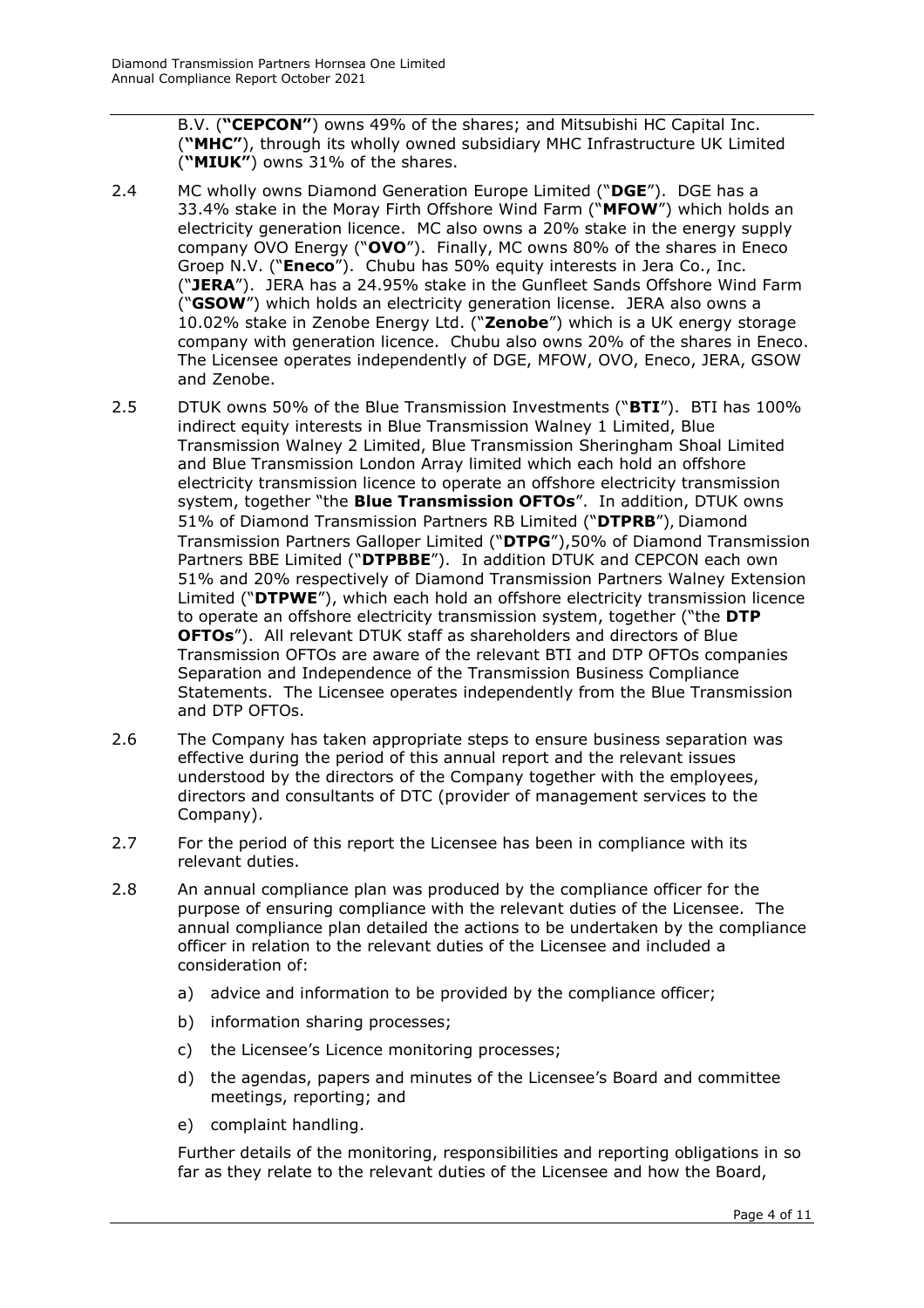Compliance Committee and compliance officer discharge those duties can be seen from section 10 to 12 of the Licensee's Statement – a hyperlink to this statement is provided above.

## <span id="page-4-0"></span>**3 COMPLIANCE COMMITTEE**

- 3.1 The Compliance Committee is a permanent internal body having an informative and consultative role, without executive functions, with powers of information, assessment and presentation to the Licensee's Board. The Compliance Committee is a committee of the Licensee's Board and reports to the Licensee's Board in relation to matters of compliance with the Licence and has been formed to assist the Licensee's Board in the effective discharge of its responsibilities as to compliance with the obligations placed on the Licensee as a result of being granted the Licence.
- 3.2 Dr Graeme Hutchison the Licensee's compliance officer. Dr Hutchison is not engaged in the management or operation of the licensed transmission business system, or the activities of any associated business.
- 3.3 Members of the Compliance Committee during the period of this report and who were members for the whole period and through to the date of this report unless otherwise noted were as follows:

| <b>Name</b>          | <b>Appointed</b> | <b>Resigned</b> |
|----------------------|------------------|-----------------|
| <b>Gary Thornton</b> | 31 March 2021    |                 |
| Jun Nishikawa        | 31 March 2021    |                 |
| Keiro Tamate         | 31 March 2021    |                 |

- 3.4 No issues in relation to the relevant duties of the Licensee have arisen during the period and no complaints have been received by the compliance officer.
- 3.5 The Licensee does not have an internal audit department and therefore no routine audits of compliance with the relevant duties have been undertaken; however, the Compliance Committee, the Licensee's Board and the compliance officer have considered the various compliance reports and other evidence in respect of the relevant duties of the Licensee and have concluded that no such audit is necessary as no issues have arisen.
- 3.6 Detailed references to the work of the compliance officer are given in Section 9.

#### <span id="page-4-1"></span>**4 AMENDED STANDARD CONDITION E12-C1 (CONDUCT OF THE TRANSMISSION BUSINESS)**

- 4.1 The Licensee has complied at all times during the period of this report with the requirements of amended standard condition E12 – C1.
- 4.2 The Licensee has conducted the business of its Transmission Business consistent with the Statement in general and in particular the code of conduct ("the **code**") included at Appendix 1 to the Statement. A hyperlink to the Statement is given above. All employees of the Licensee (although in fact the Licensee had no employees during the period of this report), the Licensee's directors together with all employees, directors and consultants of any of the Licensee's affiliates including DTUK that are engaged in providing management services to the Licensee are obliged to abide by the code and the Licensee and compliance officer has monitored compliance with the code.
- 4.3 In respect of the Licensee's conduct of its transmission business, through the application of the procedures and processes referenced in its Statement: the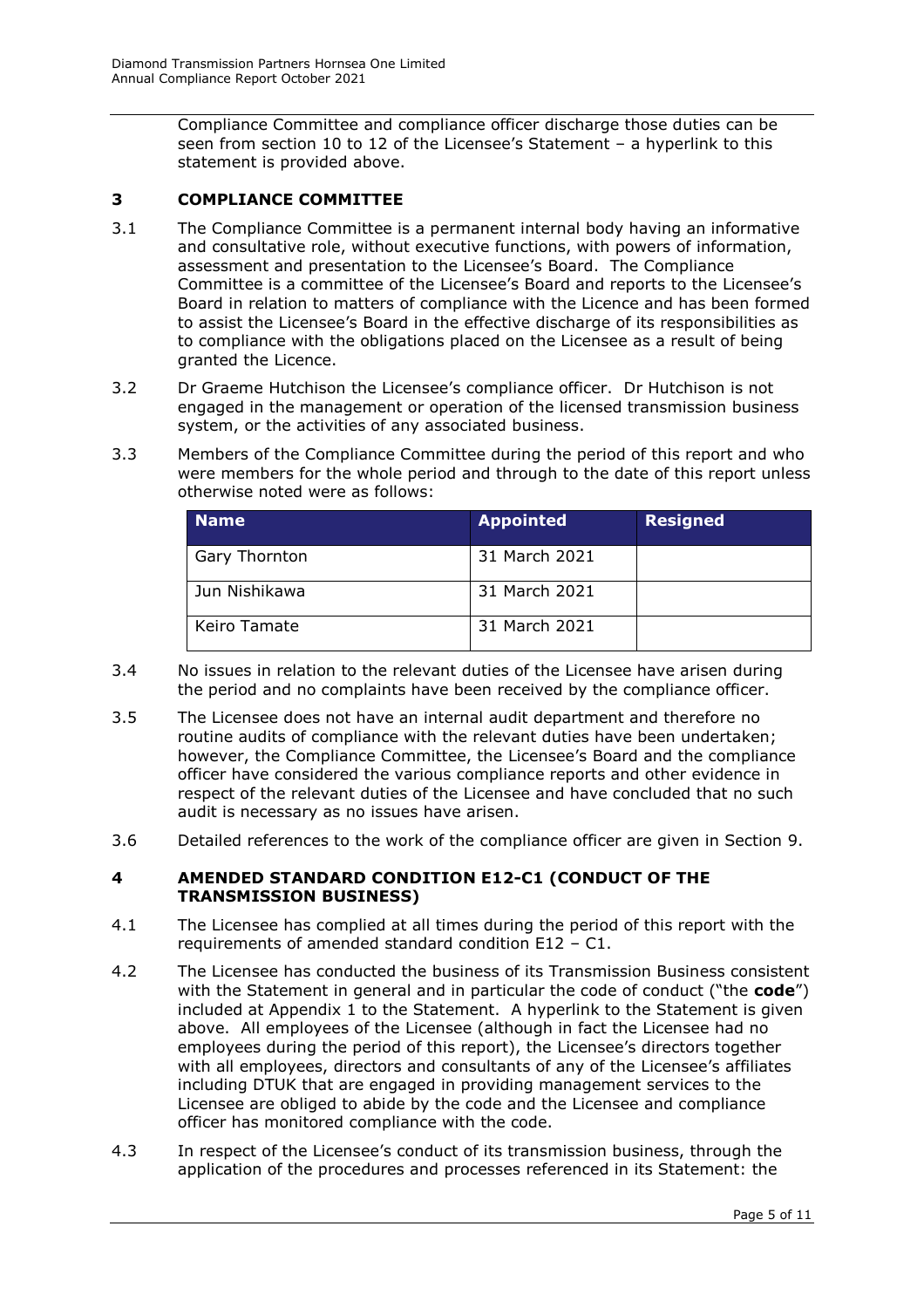Compliance Committee; the Licensee's Board; and the compliance officer all concur that no unfair commercial advantage has been conferred on or by the Licensee, it affiliates or related undertakings, any user of the national electricity transmission system or any other transmission licensee.

- 4.4 In particular the Compliance Committee; the Licensee's Board and compliance officer have all noted or concluded, as appropriate, during the period of this report the following:
	- a) that all employees and consultants of DTUK (its affiliates and related undertakings to the extent those employees and consultants provide management services directly or indirectly to the Licensee) had confirmed their acceptance of the code that informs those individuals of their obligations under the Licence (as amended by any consents granted by the Authority);
	- b) that in respect of the individuals referenced in a) above that they had confirmed adherence to the code;
	- c) that the compliance officer had interviewed some of the individuals referenced in a) above to ensure that they understand the importance of the code and for them to confirm adherence and he has satisfied himself that they have done so;
	- d) that the operating model as described in the Section 4 of the Statement has resulted in the Licensee primarily contracting with independent third parties with limited contractual arrangements being entered into with any affiliate, related undertakings and/or related parties of the Licensee. Consequently, the risk of the Licensee (including its affiliates and related undertakings), any user of the national electricity system or any other transmission licensee obtaining an unfair commercial advantage is considered very unlikely;
	- e) the Licensee has a procurement policy in place that requires certain authorisations to be obtained at different levels of procurement that is designed to prevent unauthorised, non-compliant behaviour.
- 4.5 Consequently, the Licensee's Board have concluded that the Licensee has been in compliance at all times with paragraph 1 of amended standard condition E12 - C1 (Conduct of the Transmission Business) over the period of this report.
- 4.6 The Compliance Committee, the Licensee's Board and compliance officer also note that the Licensee has secured and procured separate premises, equipment, systems for recording and storing data, facilities, staff, and property that these are held separately from:
	- a) those owned by the transmission licensee that, being a holder of a co-ordination licence, is responsible for co-ordinating and directing the flow of electricity onto or over the national electricity transmission system; and
- b) Associated business of the licensee that is authorised to generate or supply electricity being DGE, MFOW, OVO, Eneco, JERA, GSOW and Zenobe.

#### <span id="page-5-0"></span>**5 AMENDED STANDARD CONDITION E12 – C2 (SEPARATION AND INDEPENDENCE OF THE TRANSMISSION BUSINESS)**

- 5.1 The Licensee has complied at all times during the period of this report with the requirements of amended standard condition E12 – C2.
- 5.2 The Licensee has conducted the business of its Transmission Business consistent with the Statement in general and in particular paragraph 6 and the sub-clauses thereto of the Statement.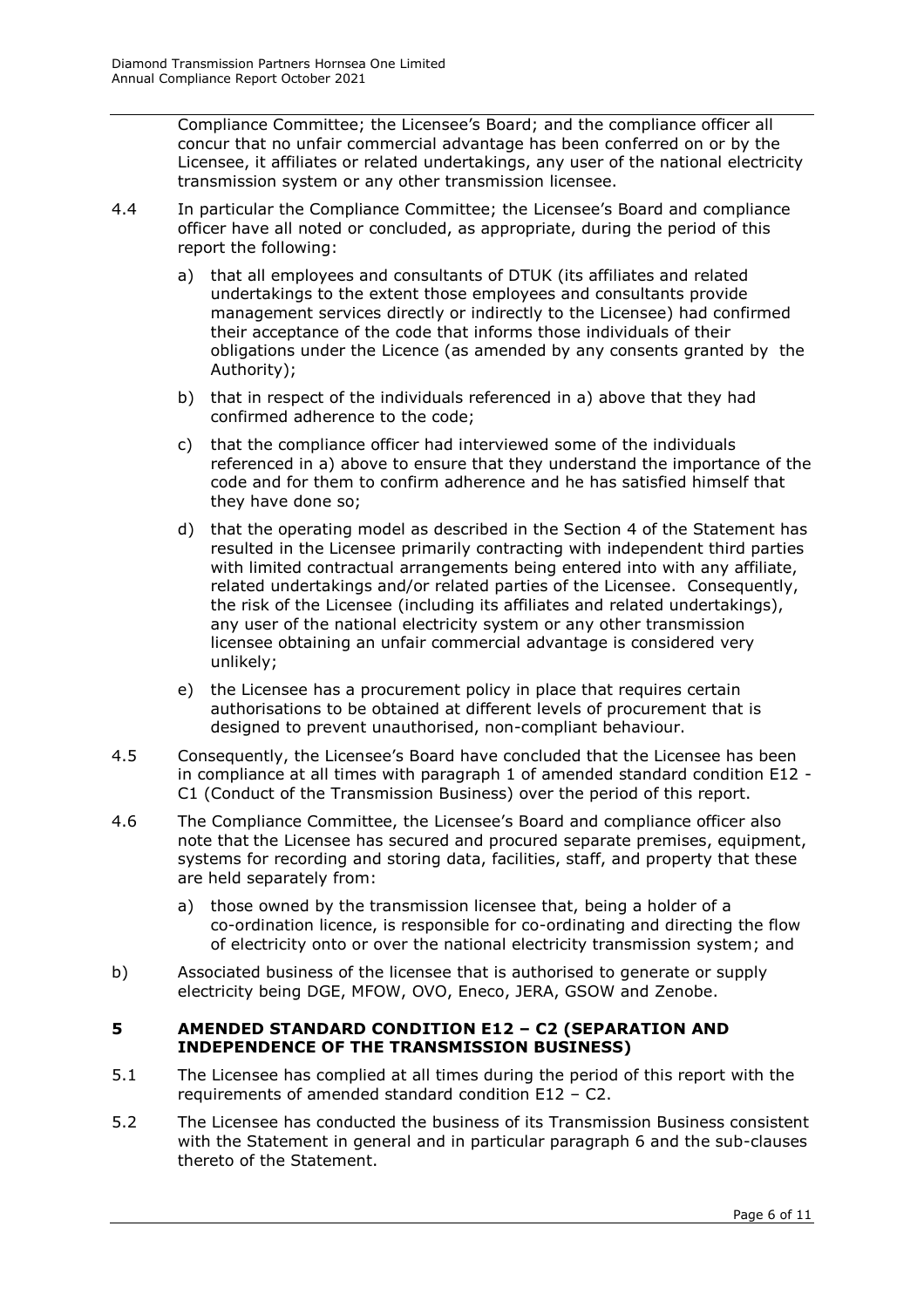- 5.3 A description of the corporate governance arrangements that applied during the period of this report that are consistent with the arrangements described in the Statement. This was seen in the Company's management accounts to date.
- 5.4 The Compliance Committee, the Licensee's Board and the compliance officer note the publication of the Statement was compliant with the requirements of paragraph 2, 3 and 4 of amended standard condition E12 – C2;
- 5.5 The Compliance Committee, the Licensee's Board and the compliance officer has monitored the activities and plans during the reporting period to ensure the Licensee has not shared any resources with any entity that meets the operating characteristics of Amended Standard Condition E12 - C2 paragraph 4(b)(i) and (ii) during the reporting period. Consequently the Licensee is compliant with the conditions of Amended Standard Condition E12 - C2 paragraph 4b(i) and (ii).
- 5.6 The Compliance Committee, the Licensee's Board and the compliance officer has monitored any person who has ceased to be engaged in, or in respect of the management and operation of the transmission business from being engaged in, or in respect of, the activities of an associated business until the expiry of an appropriate time. As no persons has ceased to be engaged in, or in respect of the management and operation of the transmission business from being engaged in, or in respect of, the activities of an associated business, the Licensee's Board has concluded that the Licensee has been in compliance with paragraph 4(b)(iii) of amended standard condition E12 – C2 (Separation and Independence of the Transmission Business) over the period of this report.

#### <span id="page-6-0"></span>**6 AMENDED STANDARD CONDITION E12-C3 (RESTRICTION ON USE OF CERTAIN INFORMATION)**

- 6.1 The Licensee has complied at all times during the period of this report with the requirements of amended standard condition E12 – C3.
- 6.2 All employees of the Licensee (although as previously noted there were no such employees during the period of this report) together with all employees, directors and consultants of DTUK engaged in the supply of management services to the Licensee's (either directly or indirectly) are obliged to abide by the code which makes specific reference to the restrictions on the use of certain information and ensuring in sharing information no unfair advantage shall be provided and the Licensee has monitored compliance with the code by way of enquiry of management; the activities of the compliance officer; and discussions held within the Compliance Committee and/or the Licensee's Board.
- 6.3 Management has put in place controls and procedures to restrict access to information to authorised personnel only. These include controlling physical access to buildings and rooms within buildings and logical access / password protection in relation to data stored on computer systems and related data storage systems. In addition, management assesses the risk of the deliberate disclosure of information to unauthorised personnel as being highly unlikely as the commercial value of such information is considered very low. The compliance officer, Compliance Committee and the Licensee's Board concur with this assessment.

#### <span id="page-6-1"></span>**7 STANDARD CONDITION E6 – PROHIBITION OF CROSS-SUBSIDIES**

- 7.1 The Licensee has complied at all times during the period of this report with the requirements of standard condition E6.
- 7.2 The Licensee has complied with the requirement not to give or receive a cross subsidy at any time during the period covered by this report to or from any other business or an affiliate or related undertaking of the Licensee.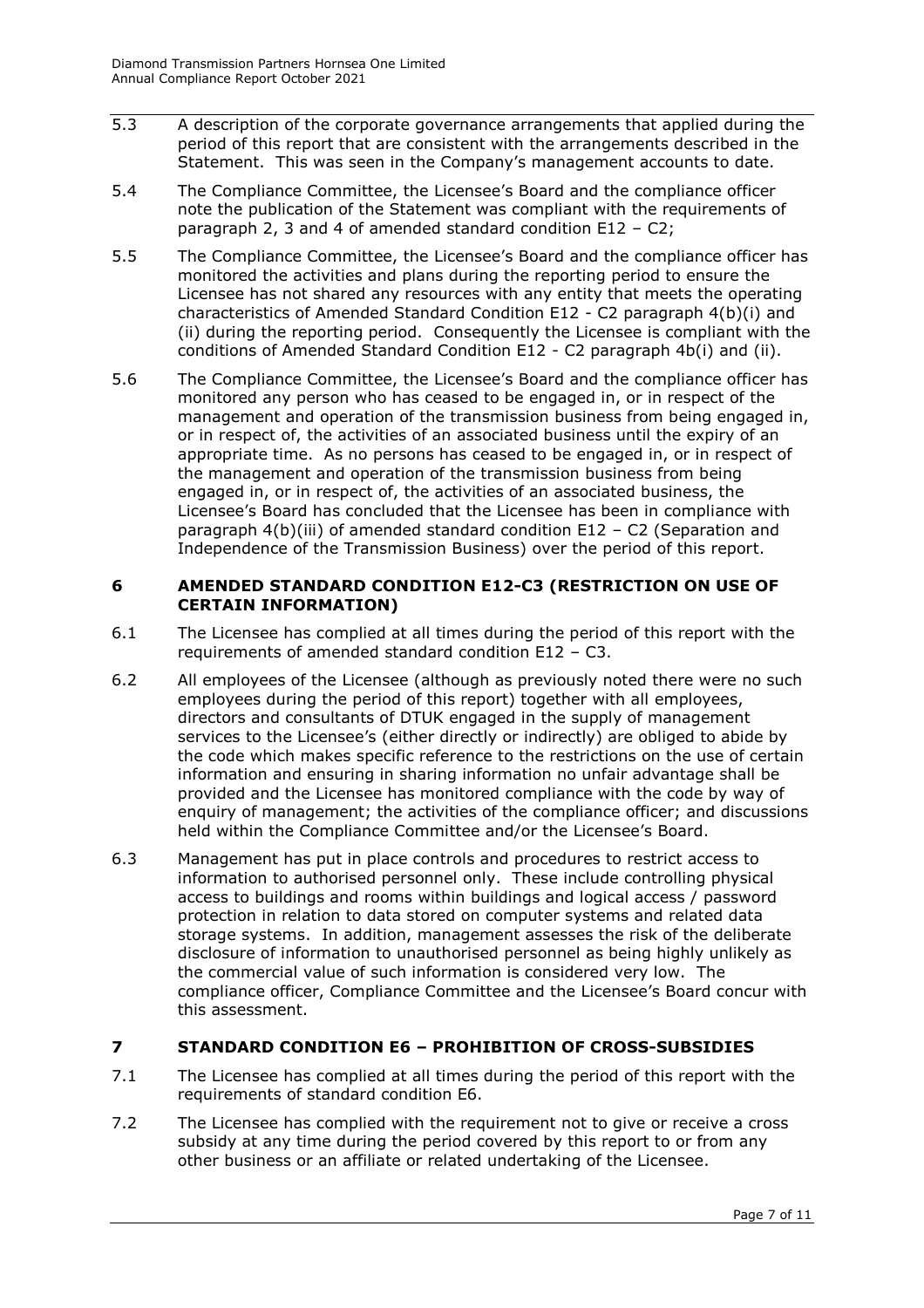- 7.3 As noted at paragraph 8.4 of the Statement the nature of the operating model inherently minimises the risk of cross subsidisation as the nature of the regulatory arrangements means that the pricing of transmission services are set for the whole of the period that the Licence has been granted – 20 years. As a consequence, there is no incentive on the management, and/or any individual or individuals to intentionally receive or give a cross subsidy to or from the licensee or its affiliates and related undertakings as it can have no impact on the revenue of the licensee.
- 7.4 The Compliance Committee, the Licensee's Board and the compliance officer note that there have been no transactions with affiliates or related parties of the Licensee during the period of this report that were not permitted by the offshore electricity transmission licence.

#### <span id="page-7-0"></span>**8 STANDARD CONDITION E7 – RESTRICTION ON ACTIVITY AND RING FENCING**

- 8.1 The Licensee has complied at all times during the period of this report with the requirements of standard condition E7.
- 8.2 The Licensee has conducted the business of its Transmission Business consistent with the Statement in general and in particular paragraph 9 of the Statement.
- 8.3 During the period of this report, the Compliance Committee, the Licensee's Board and compliance officer have considered the activities undertaken by the Licensee to ensure that they fall within the remit of those activities permitted under the Licence. This consideration has included, amongst other matters, a review of:
	- c) the budget;
	- d) forecasts;
	- e) quarterly management reports;
	- f) reports prepared by DTUK (provider of management services to the Licensee); and
	- g) any reports prepared by the compliance officer after carrying out his activities.
- 8.4 The Compliance Committee, the Licensee's Board and the compliance officer have reviewed the nature of the activities undertaken by the Licensee or contemplated by the Licensee and are satisfied that all the activities undertaken during the period of this report or contemplated during the period of this report and included within the budget or forecast are all permitted activities under the terms of the licence.
- 8.5 The Compliance Committee, the Licensee's Board and compliance officer having considered the evidence available to them in the form of the reports etc. referenced above noting that during the period of this report, the Licensee, which does not have any "relevant associates" (as defined under its offshore electricity licence), has not carried out any activities other than those activities that directly relate to the operation of an offshore transmission business.

#### <span id="page-7-1"></span>**9 AMENDED STANDARD CONDITION E12-C4 - APPOINTMENT OF COMPLIANCE OFFICER**

9.1 Dr Graeme Hutchison is the Licensee's appointed compliance officer for the reporting period. Dr Hutchison has worked for over fifteen years in the UK electricity supply industry holding senior positions in Power Systems Consultants UK Limited ("**PSC**"), Ramboll and Parson Brinkerhoff. Dr Hutchison's is a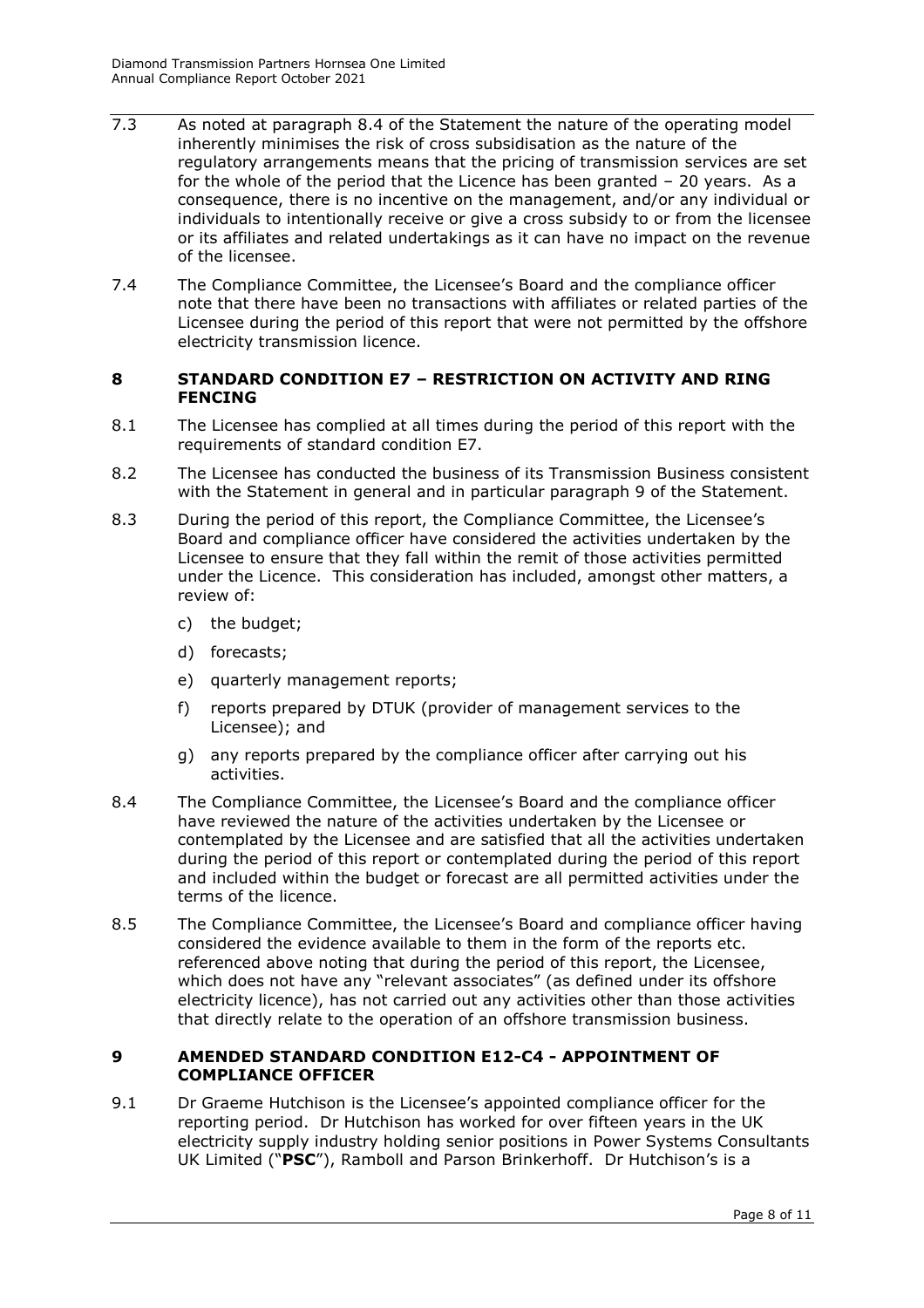qualified lead auditor and has been engaged by transmission and distribution electricity businesses and regulators to undertake regulatory compliance audits.

- 9.2 As compliance officer Dr Hutchison prepared an annual compliance plan for the Licensee which was presented to the Licensee's Compliance Committee and the Licensee's Board on 26 October 2021.
- 9.3 By way of enquiry during the period of this report of both the management of the Licensee and the compliance officer together with a review of reports provided by the compliance officer and management and having observed the activities of the compliance officer, the Compliance Committee and the Licensee's Board satisfied themselves that consistent with the requirements of amended standard condition  $E12 - C4$  (3) that the compliance officer was not engaged in the management or operation of the of the Licensee's transmission system or that of any associated business. In addition, the Licensee's Board and Compliance Committee noted and the compliance officer confirmed that the compliance officer had not been engaged in the management or operation of the Licensee's transmission system or that of any associated business during the period of this report.
- 9.4 The Licensee's Board noted that a compliance Committee (being a committee of the Licensee's Board of directors of the Licensee) had been established in accordance with amended standard condition  $E12 - C4$  (4) for the purpose of overseeing and ensuring the performance of the duties and tasks of the compliance officer as set out in paragraph 7 of amended standard condition E12-C4 and the compliance of the Licensee with its relevant duties.
- 9.5 The Licensee's Board further noted that the compliance committee, consistent with the requirements of paragraph 4 of amended standard condition E12-C4, had:
	- a) reported to the Licensee's Board; and
	- b) included within their membership: a director who took responsibility for dayto-day compliance with the activities of the Licence; and such persons from within the Licensee's business who are responsible for the management of regulatory issues relating to the Licence.
- 9.6 The Licensee's Board and the compliance committee by way of regular enquiry of the compliance officer and management confirmed that they were satisfied that during the period of this report, that the compliance officer had been provided with such staff, premises, equipment, facilities and other resources as necessary together with such access to the Licensee's premises, systems, information and documentation as necessary for the compliance officer to carry out his duties. The Licensee's Board and compliance committee noted and the compliance officer concurred that in accordance with amended standard condition E12 – C4 (5) that the compliance officer had been provided with all the staff, premises, equipment, facilities and other resources together with access to premises, systems, information and documentation as required to carry out the duties of the compliance officer.
- 9.7 The Licensee's Board noted that the Licensee had received no complaint or representation from any person in respect of a matter arising under or by virtue of the relevant duties.
- 9.8 The compliance officer's activities during the year included:
	- a) preparation and presentation of an annual compliance plan to the compliance committee;
	- b) reviewing all Board and management papers and minutes to ensure compliance with the relevant duties of the Licensee;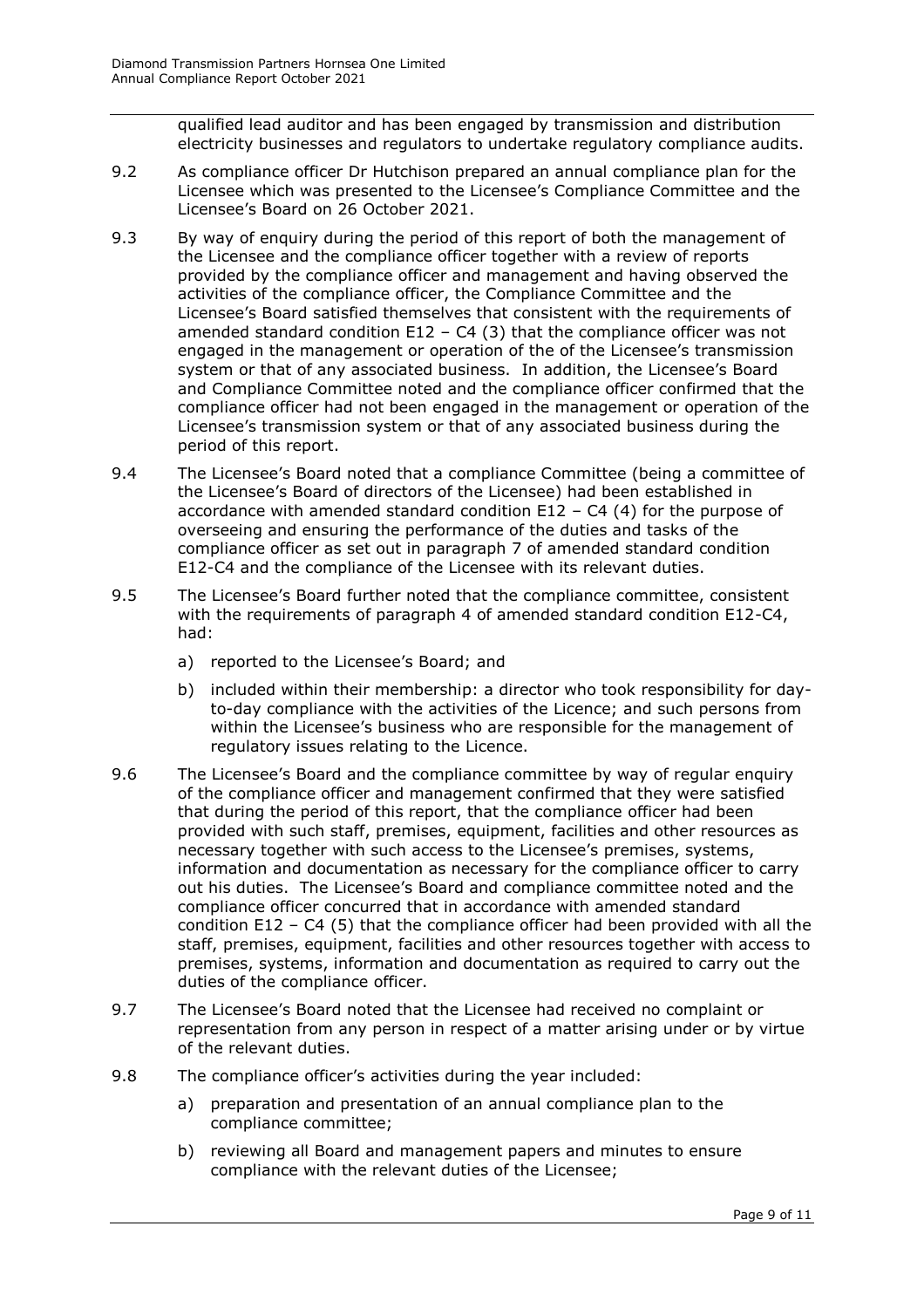- c) discussion with certain DTUK employees and consultants to ensure that the principles and practices of the relevant duties in general were understood and that the principles and practices relating to business separation in particular were adhered to;
- d) reviewing policy and process documents together with employment contracts and the code to confirm that compliance with the relevant duties of the Licensee was properly represented and adhered to;
- e) reviewing the register of obligations to ensure compliance with the relevant duties of the Licensee;
- f) presenting reports to the Company's compliance committee in line with the annual compliance plan and discussing any potentially regulatory compliance issues with the Committee; and
- g) reporting annually to the Licensee's Board on compliance with the relevant duties of the Licensee.
- 9.9 The compliance officer was not asked to investigate any complaints during the period of this report and did not identify any breaches of the Licensee's relevant duties which required the attention of the compliance committee or the Licensee's Board.

#### <span id="page-9-0"></span>**10 CERTIFICATE OF COMPLIANCE**

<span id="page-9-1"></span>10.1 The certificate of Compliance as required under Amended Standard Condition E12-C4 (9) (d) is attached as Annex 1.

WHO TO CONTACT FOR MORE INFORMATION

Dr G Hutchison Compliance officer Diamond Transmission Partners Hornsea One Limited c/o Power Systems Consultants UK Limited 116 Quayside Newcastle Upon Tyne NE1 3DX United Kingdom